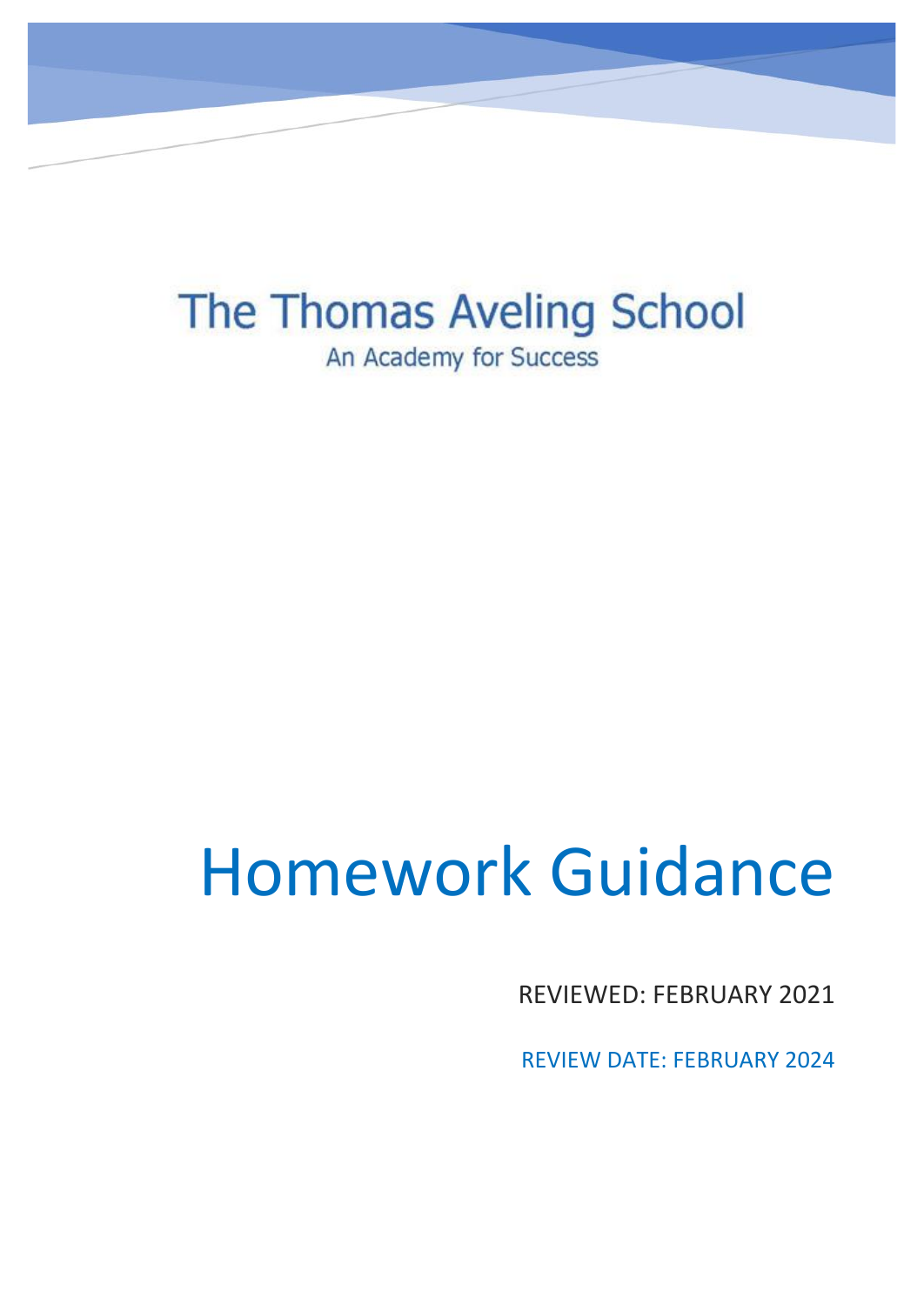# **The Thomas Aveling School Homework Guidance**

# **Introduction**

Homework is an important part of learning, helping to embed and extend knowledge and understanding, and promote independent study skills. Homework is set frequently, appropriately and regularly across the school. Surveys show that those that complete regular homework achieve more highly, and so we want to encourage our students to complete relevant, meaningful homework and get into good habits of independent learning and research, and meeting deadlines for them.

#### **Aims of Homework**

- To encourage students to develop the skills, confidence, self-discipline, independence and motivation needed to study effectively on their own. This is vital given the importance for students in the future of lifelong learning and adaptability.
- To consolidate and reinforce skills and understanding of knowledge developed at school, including time management.
- To extend school learning, for example through additional reading and research.
- To revise independently to prepare for assessments
- To sustain the involvement of parents and carers in the management of students' learning and to keep them informed about the work students are doing.
- To challenge and raise student performance.
- To manage particular demands, such as course work for public examinations.

### **Amount of Homework**

When setting homework, the quality of the activity is far more important than the precise amount of time. The following times provide a guide only:

#### **KS3**

Years 7 and 8 should receive a minimum of  $20 - 40$  minutes per subject per fortnight.

# **KS4**

Year 9 should receive a minimum of 30 – 60 minutes per subject per fortnight.

Years 10 and 11 should receive a minimum of  $45 - 90$  minutes per subject per fortnight. This can include research work and revision for assessments, as well as completion and improvement of vocational learning.

#### **KS5**

Years 12 – 13 should receive up to four hours per homework day dependent on individual programmes (to include study periods).

# **Type of Homework**

Homework should not regularly be used simply for "finishing off" work carried out in class. It should be used to extend and embed deeper learning and independent study. Homework should have clear objectives linked to departmental Schemes of Work – this helps make tasks both relevant and manageable. Tasks need to be manageable for both students and teachers and should reflect students' abilities including any Additional Educational Needs. Where appropriate homework should be differentiated by task and method of completion, or choices given. The Learning Support Department will liaise with subject teachers to ensure tasks are manageable.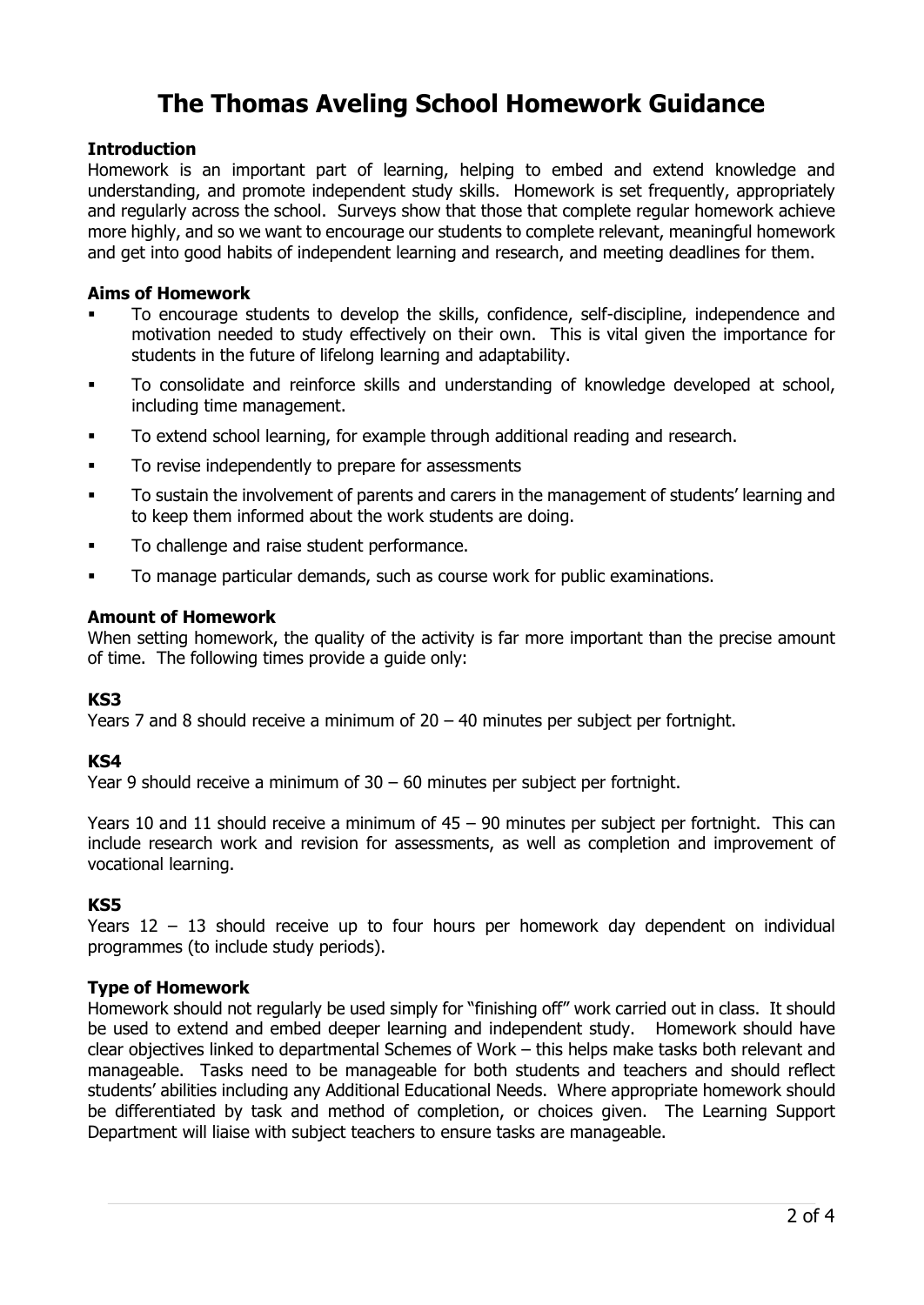# **Type of Homework (continued)**

Suitable tasks could include investigations, self-evaluation, retrieval, planning, analysis, interviews, simple experiments, essay writing, research, public library visit, drafting, report writing, reading, designing, revision, learning key content and spellings from knowledge organisers, making a model, summarising, drawing, word processing, desktop publishing, projects, Doddle, Mymaths, Maths Genie and other appropriate interactive websites and VLEs, practising and reinforcing classroom activities. Wider reading and preparation for class presentations and/or seminars should also be used especially with KS5 students. Homework should also be used to develop the principles of Accelerated Learning and Critical Thinking.

#### **Planning, co-ordination and recording**

Homework will be set according to curriculum booklets published during the first week of the new academic year.

**Homework should be clearly identified in books and folders** so that parents, students and subject leaders can clearly see if a piece of work was set as 'homework'.

All homework set must be recorded by staff on the school management information system SIMs. This must be input either in advance or on the day set. Parents can use INSIGHT to review and help their sons/daughters plan homework set that week.

Students should not be excused homework due to responsibilities outside school (child care, jobs etc) but should be supported with strategies to help manage these commitments.

Students should record every homework that is set, indicating subject, teacher, task and date due. If homework is not being set, students should notify their DOL via their tutor.

Teachers will ensure homework is set regularly in accordance with department policy, and marked and fed back to students in a timely way. Staff should keep a record of the homework set for each class and the mark awarded (as appropriate) in SIMs. When setting homework, teachers will ensure that all students record, the subject, task and due date. Sufficient time will need to be planned into lessons for this purpose.

Subject leaders will ensure that the homework guidance is being consistently applied by all teachers including where supply or cover teachers are employed. Subject leaders will keep a record of homework set within their department and regularly review this, and discuss and share it with their Link AHT and include it in their QA document.

#### **Rewards and Sanctions**

Students who produce homework of a consistently good standard, and/or show improvement in the completion of their work to set deadlines, should be regularly rewarded using the school's reward system. Failure to complete homework should always be addressed using strategies identified within the school's disciplinary procedures. **The emphasis should be on the completion of the homework.** Students who fail to complete homework on time are usually logged on the SIMs system, and follow-up action is taken by teachers and form tutors or Directors of Learning. "No homework" logs are tracked by form tutors and DOLs to check and intervene if a student is falling behind with their homework or missing key deadlines. The homework club offers further homework support with a space and resources to complete homework effectively.

# **Feedback**

Following the school's policy on assessment for learning (progress marking) students should be given prompt and appropriate feedback on the quality of their work. The school's marking policy should be used to ensure consistency across subject areas. Self-marking, peer marking, group marking and verbal feedback should all be considered as methods of providing quick and effective feedback to students on the quality of their homework, identify areas for further improvement and to steer corrections and next steps.